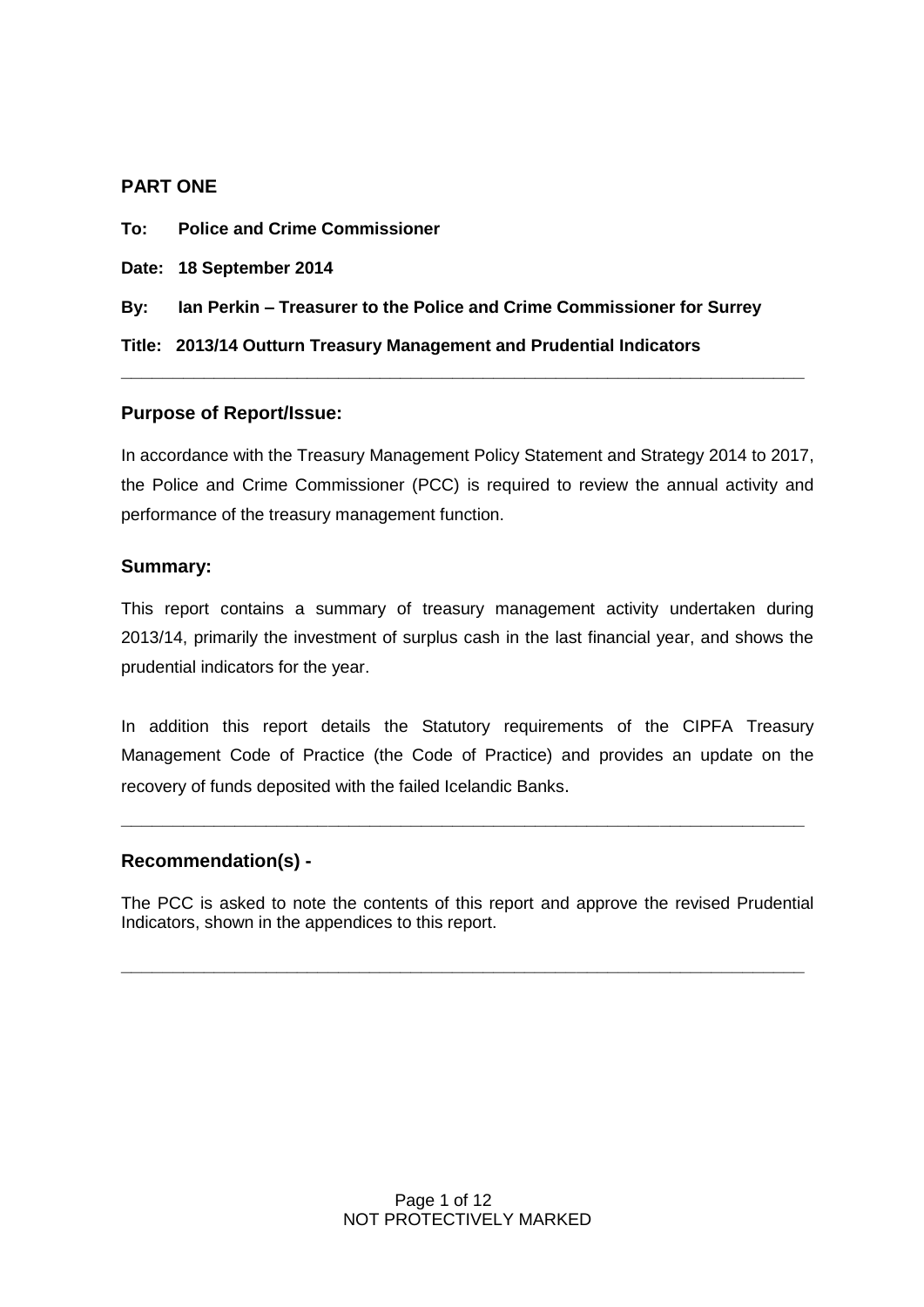### **Introduction -**

#### **1 Treasury Management – Statutory Requirements**

- 1.1 Compliance with the CIPFA Code of Practice is a requirement under The Local Authorities (Capital Finance and Accounting) (England) Regulations 2003. The main aim is to ensure that local authorities have in place comprehensive policies and practices for the effective management and control of their treasury management activities, including the effective management and control of risk.
- *1.2* Treasury management is defined in the revised Code of Practice as "*the management of the organisation's investments and cash flows, its banking, money market and capital market transactions; the effective control of the risks associated with those activities; and the pursuit of optimum performance consistent with those risks.*
- 1.3 The Treasury Management Policy Statement and Strategy 2014 to 2017 include a requirement that the PCC will review/approve, the following:
	- An annual Treasury Management Policy Statement and Strategy
	- Borrowing limits and other prudential indicators
	- Six monthly reports (annual and mid-year) on activities and performance of the Treasury Management function
- 1.4 The Code of Practice emphasises that when assessing the performance of a treasury management provider, comparisons should only be made with other providers who have a similar risk appetite, and should always consider the security, liquidity and yield of funds invested, with security and liquidity having priority over yield.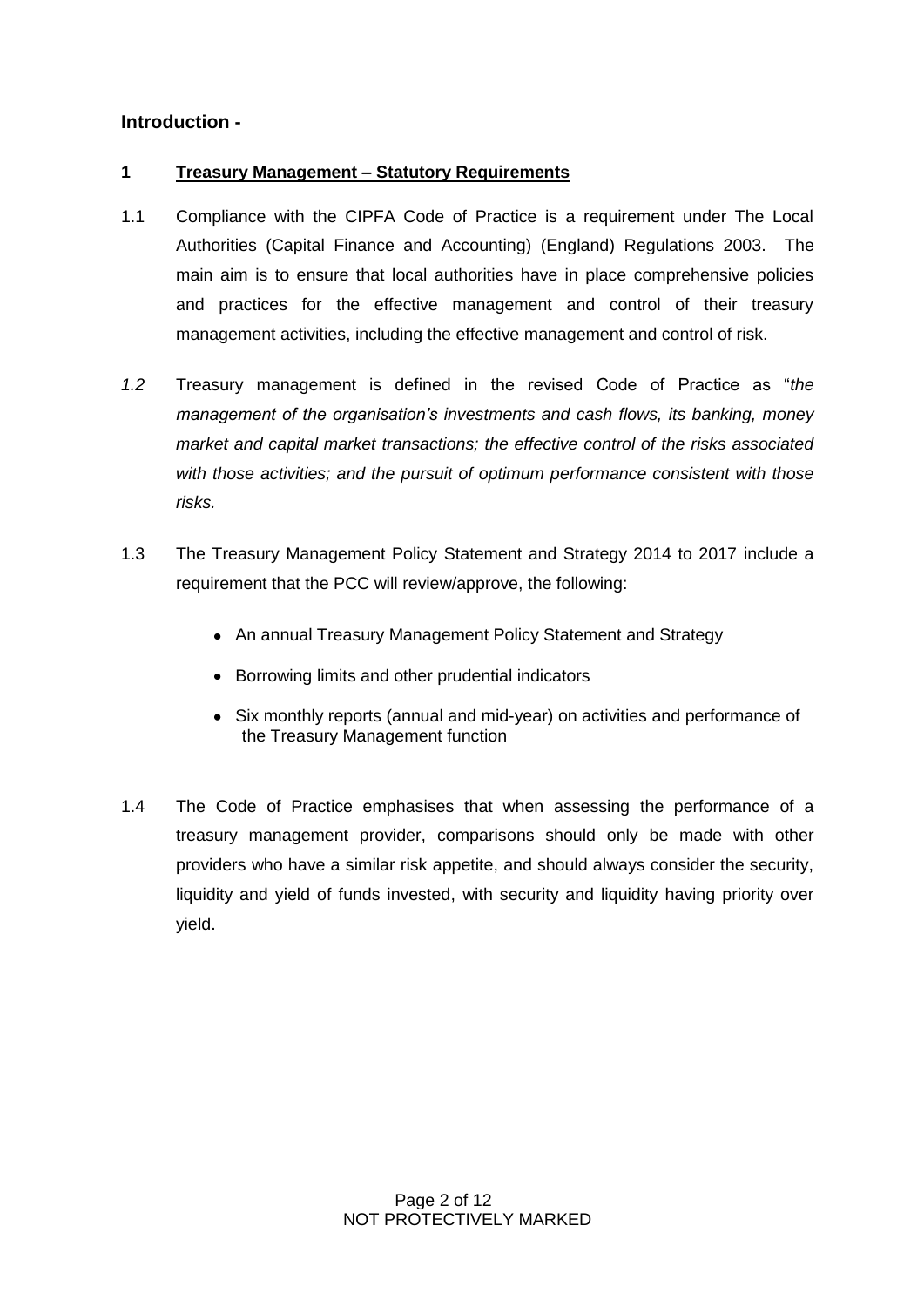#### **2 Treasury Management Transactions 2013/14**

The following treasury management transactions were undertaken in 2013/14:

#### 2.1 Short Term Lending

In accordance with agreed policy, surplus cash was lent on a daily basis to Surrey County Council (SCC). The following loans were made during the year:

| Number of Loans                |    | 252   |  |  |
|--------------------------------|----|-------|--|--|
| <b>Total Interest Received</b> |    | £120K |  |  |
| Average Interest Earned        | Q1 | 0.41% |  |  |
|                                | Q2 | 0.41% |  |  |
|                                | Q3 | 0.42% |  |  |
|                                | 04 | 0.45% |  |  |

The average rate of return for the year was 0.42%, above the average London Inter-Bank BID rate (formerly Local Authority 7 day rate) for the same period of 0.36%.

- 2.2 Since 2009/10 the treasury management provider for the Police and Crime Commissioner for Surrey (PCC), SCC, has followed an extremely cautious approach as a direct result of the Council's experience with Icelandic banks. Moving forward into 2014/15, no significant changes are proposed to the treasury management strategy reflecting the current economic climate and Council's risk appetite.
- 2.3 The cost to the PCC for the services of Surrey County Council for 2013/14 was £17,309.03.

#### 2.4 Short Term Borrowing

No short term external borrowing was undertaken during 2013/14, as all cash balances were lent overnight allowing us the flexibility to draw on our own resources.

#### 2.5 Long Term Borrowing

No long term external borrowing was undertaken during the year, and no external long term debt was outstanding at the year.

#### Page 3 of 12 NOT PROTECTIVELY MARKED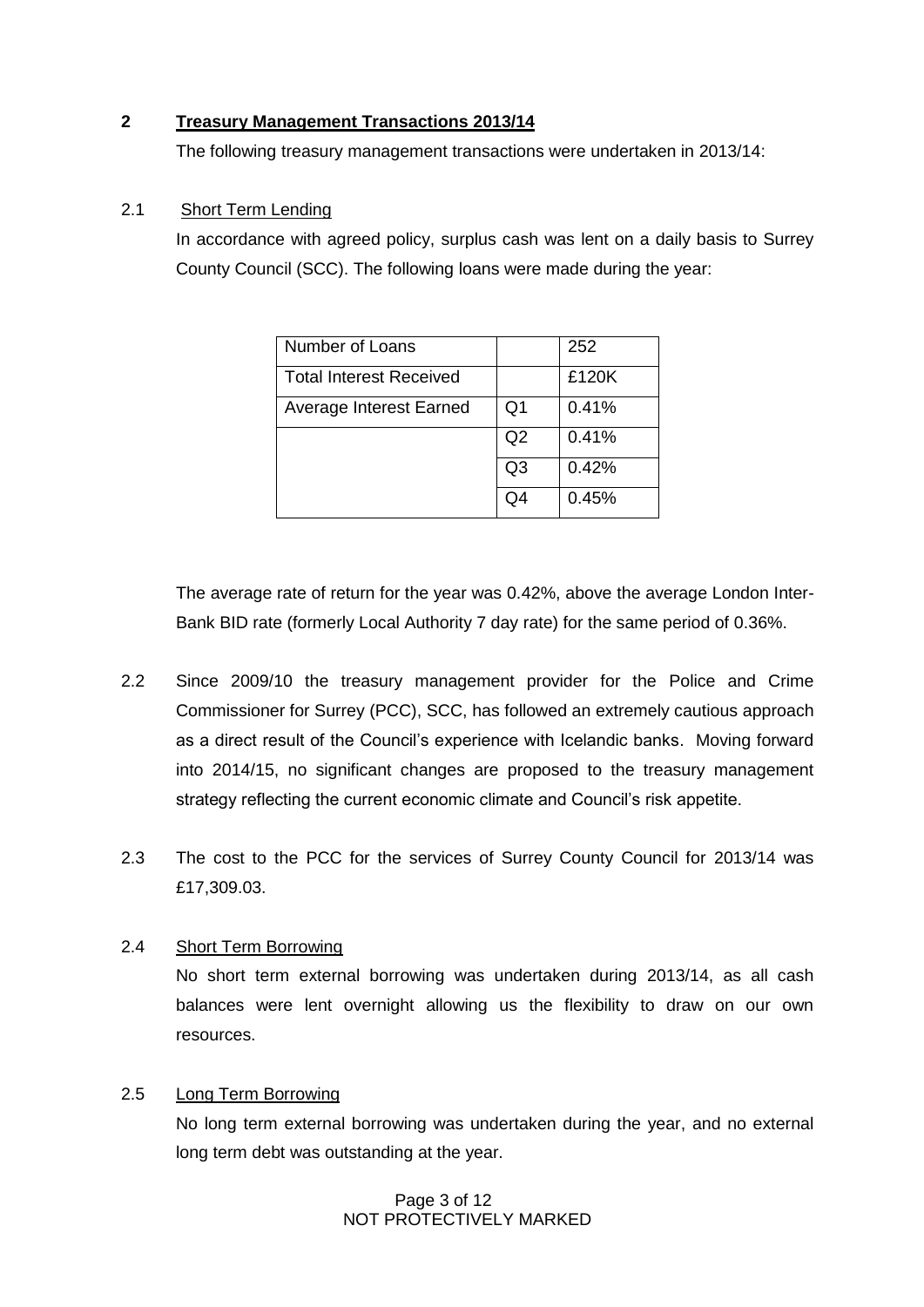#### 2.6 Future Borrowing Requirements

There is currently no requirement to borrow for the 2014/15 capital programme.

### 2.7 General

Surrey County Council's treasury management officers monitor cash flow on behalf of the PCC and aggregate this with their own cash flow, before making appropriate investments on behalf of both organisations. Accordingly there was no requirement to deal with brokers or bankers during 2013/14.

### **3 Treasury Management Prudential Code indicators**

3.1 Prudential Code indicators specific to treasury management are designed to ensure that treasury management is carried out in accordance with good professional practice. Target indicators for 2014/15 – 2016/17 were approved by the PCC on  $28<sup>th</sup>$  March 2014, these have been updated in the attached appendices to reflect the 2013/14 Outturn. Please note that these indicators have been prepared on the basis that the PCC's investment policy will remain unchanged.

### **4 Icelandic Banks Update**

- 4.1 Surrey County Council placed £20m of deposits with two failed Icelandic Banks: Glitnir and Landsbanki. Of this £20m, the exposure for the PCC for Surrey was £1.5m (£0.75m in Landsbanki and £0.75m in Glitnir).
- 4.2 At its meeting of 22 October 2013, the Surrey County Council Cabinet authorised, on SCC's behalf, the Local Government Association (LGA) and its legal representatives to arrange an auction of the SCC's claim for its deposit with Landsbanki (now known as LBI hf) managed by Deutsche Bank. It authorised the Leader or Cabinet Member for Business Services, in consultation with the Chief Finance Officer and the Monitoring Officer, to make a final decision on the sale price and to report back to SCC with an update on the outcome of the auction.
- 4.3 The Local Government Association and its legal representatives commenced negotiations with interested third parties on SCC's behalf in order to achieve the best possible price. On 30 January 2014, this was confirmed at a level that satisfied the minimum required, resulting in proceeds of £4.1m (of which £0.3m represents the PCC's share of the investment). This includes an amount of interest due on the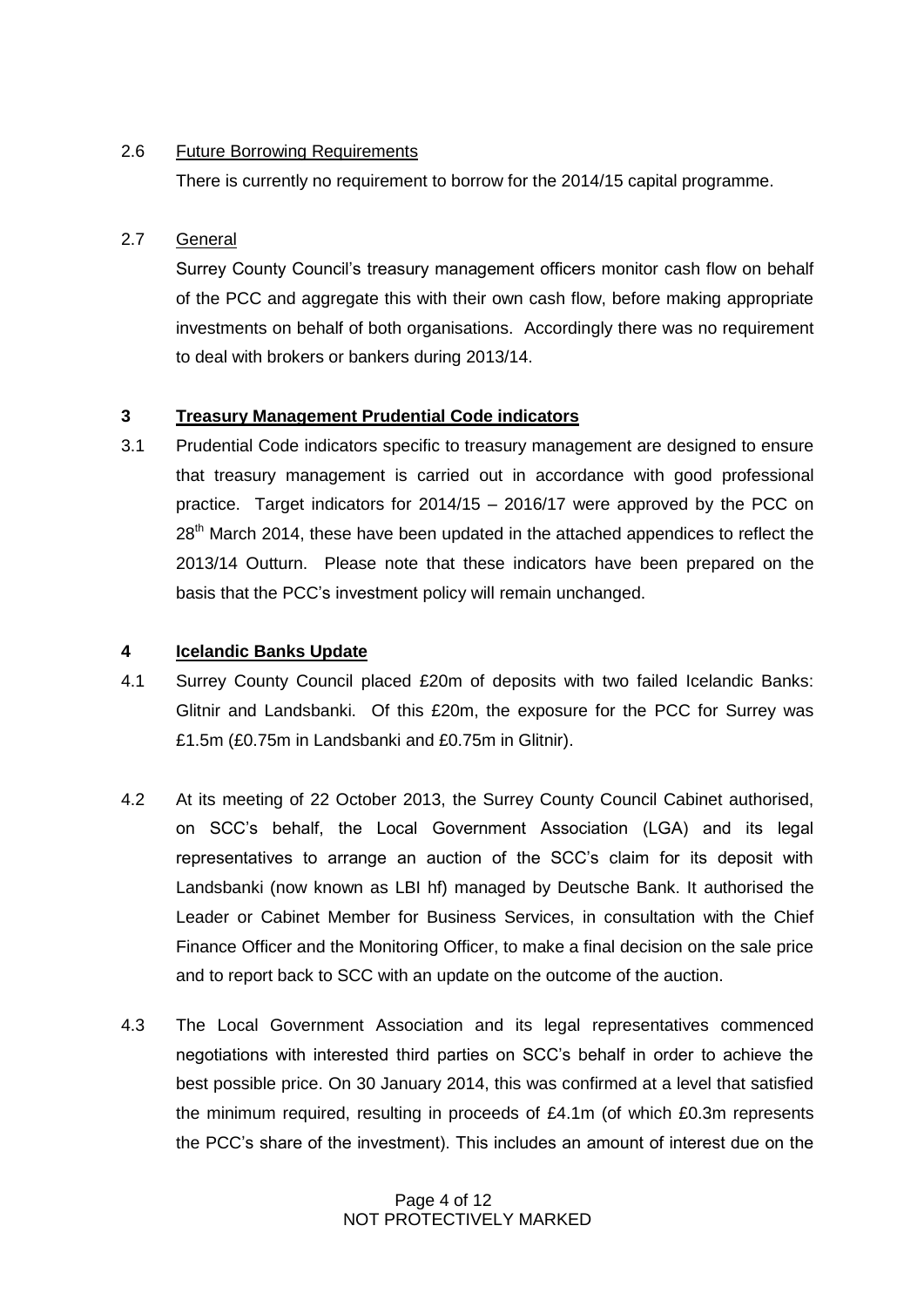investment. The cost to the PCC on the sale amounted to £60k. It should be noted that £1.6m (£0.1m in respect of the PCC's share) relating to the Glitnir Bank remains in an escrow account awaiting repayment and, subject to the final processes of the Icelandic Winding Up Board. On this basis, the PCC's provision has been reduced to £0.1m to reflect this.

#### **5 Value for Money**

The PCC is committed to the principle of achieving best value in treasury management. Although returns on investment are low, this is offset by the competitive cost of the treasury management service provided by SCC. The PCC undertook a benchmarking exercise in 2013 which concluded that SCC continued to provide value for money. Future benchmarking will be undertaken inclusive of Sussex's results to gain a collaborative view on value for money.

**Equalities Implications –** There are no equalities implications arising from this report.

**\_\_\_\_\_\_\_\_\_\_\_\_\_\_\_\_\_\_\_\_\_\_\_\_\_\_\_\_\_\_\_\_\_\_\_\_\_\_\_\_\_\_\_\_\_\_\_\_\_\_\_\_\_\_\_\_\_\_\_\_\_\_\_\_\_\_**

**Risk-** – The following risk arises from this report:

If the PCC does not review annual performance review of treasury management activity in line with the CIPFA Treasury Management Code of Practice there is a risk of censure from the auditors and reputational damage as a consequence.

**Human Rights –** There are no human rights implications arising from this report.

#### **Attachments:**

Appendix 1 **–** 5 2012/13 – 2016/17 Prudential Indicators

## **Background papers –**

This document has been prepared with due regard to:-

- PCC Treasury Management Strategy
- PCC Prudential Indicators 2014/15

Page 5 of 12 NOT PROTECTIVELY MARKED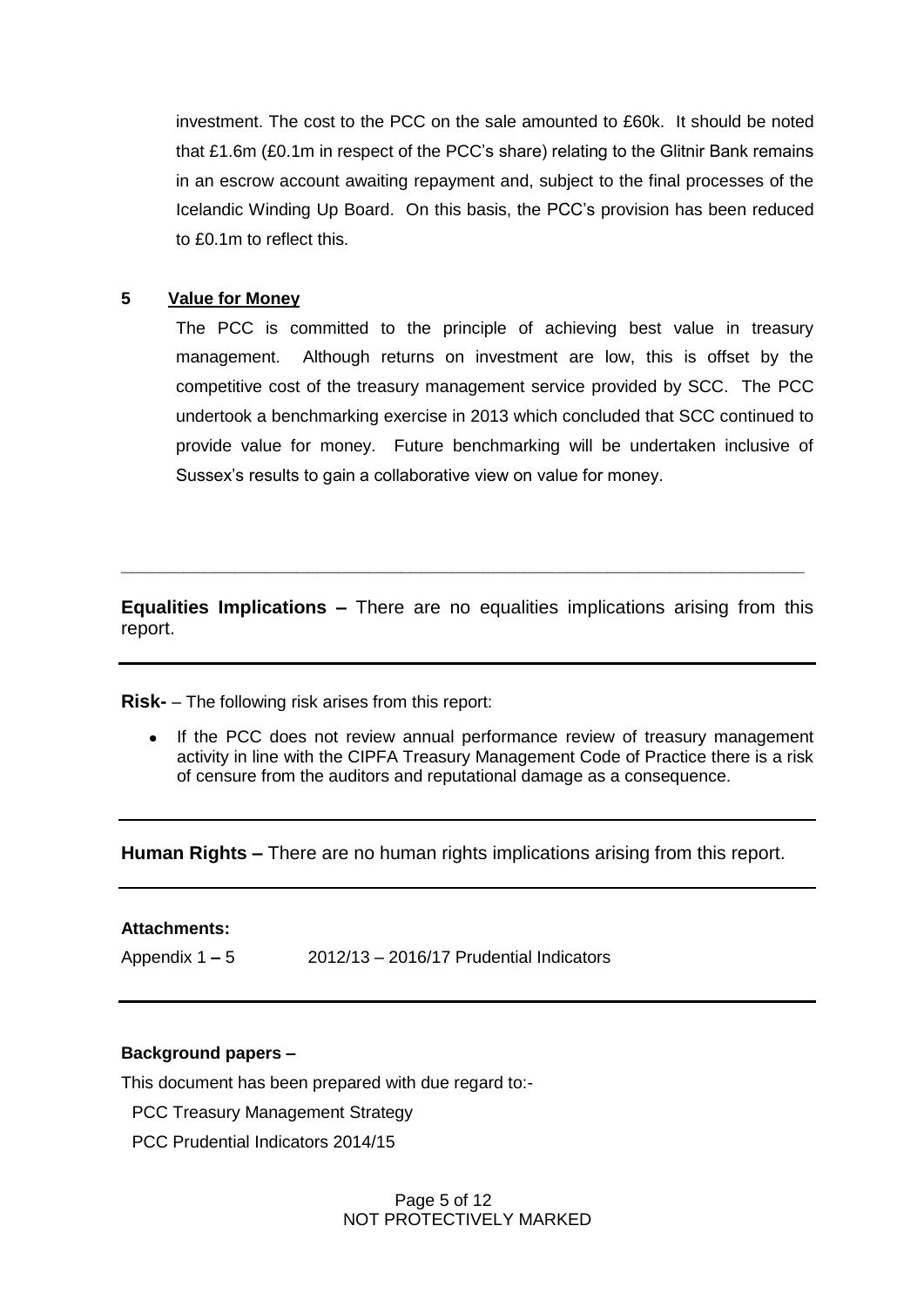Annual Minimum Revenue Statement 2012/13, and Annual Treasury Management Strategy 2014/15 CIPFA The Prudential Code for Capital Finance in Local Authorities – 2011 edition CIPFA Treasury Management in the Public Services: Code of Practice and Cross-Sectoral Guidance Notes

**Contact details - Name:** Sue Eaton **Job Title:** Financial Accountant **Telephone number:** 01483 631696 **Email address:** eaton10499@surrey.pnn.police.uk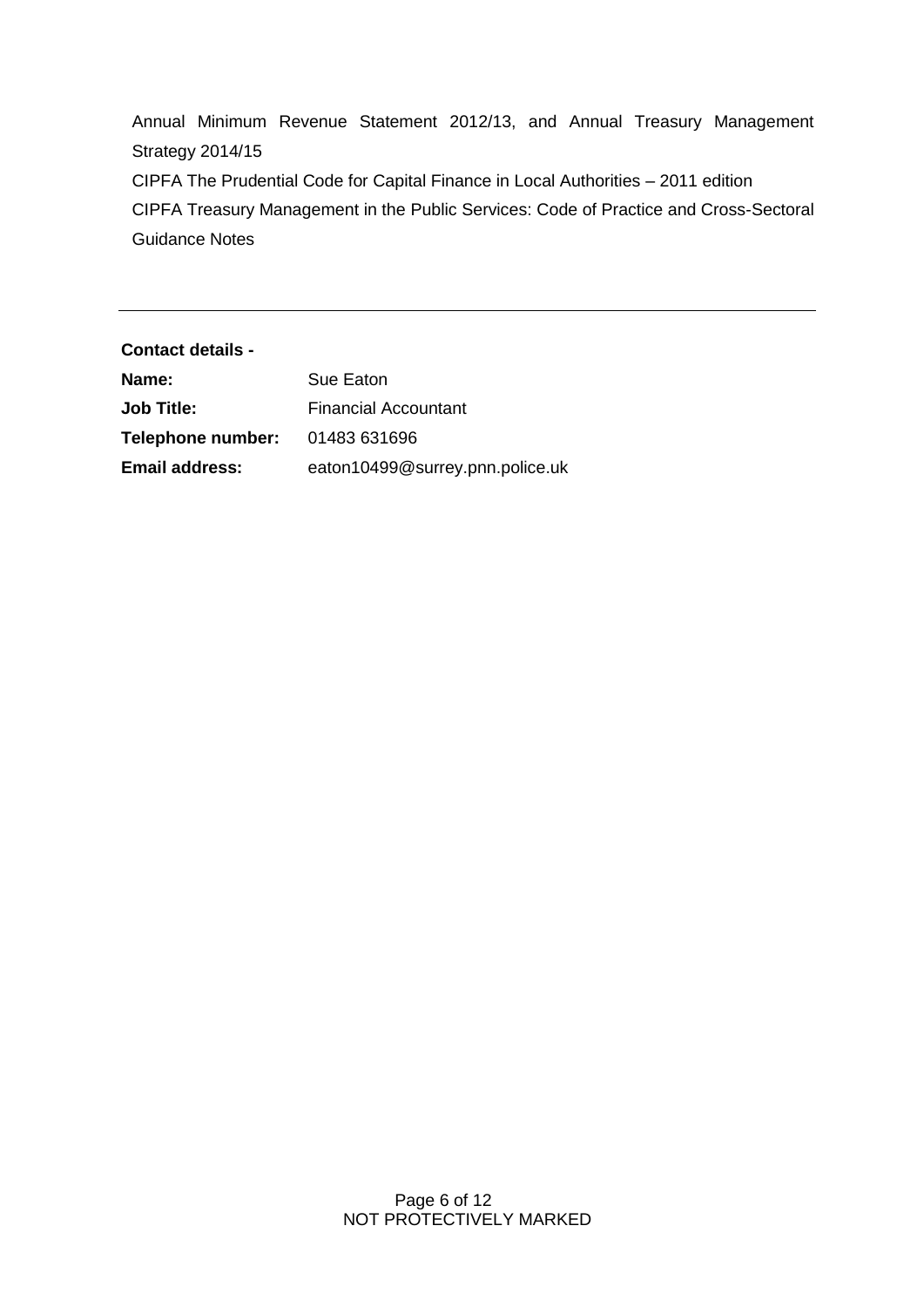# **Prudential Indicators For Affordability**

| No.          | Indicator                                                                                                        | <b>Definition</b>                                                                                                                                                                                                                                                                                                                                                                                                 | Last<br>Year's<br><b>Actual</b> | <b>This</b><br>Year's<br><b>Actual</b> | <b>Future Year Targets</b> |          |          | <b>Comments</b>                                                                                                                                                                                                       |
|--------------|------------------------------------------------------------------------------------------------------------------|-------------------------------------------------------------------------------------------------------------------------------------------------------------------------------------------------------------------------------------------------------------------------------------------------------------------------------------------------------------------------------------------------------------------|---------------------------------|----------------------------------------|----------------------------|----------|----------|-----------------------------------------------------------------------------------------------------------------------------------------------------------------------------------------------------------------------|
|              |                                                                                                                  |                                                                                                                                                                                                                                                                                                                                                                                                                   | 2012/13                         | 2013/14                                | 2014/15                    | 2015/16  | 2016/17  |                                                                                                                                                                                                                       |
|              | <b>Ratio of financing</b><br>costs to net revenue<br>stream                                                      | Financing costs / net<br>revenue stream * 100%                                                                                                                                                                                                                                                                                                                                                                    | 0.29%                           | 0.29%                                  | 0.29%                      | 0.28%    | 0.28%    | The figures are positive when the PCC is<br>a net borrower. The numbers are very<br>small because the provision to pay<br>internal borrowing (MRP) represents a<br>very small proportion of our net revenue           |
|              |                                                                                                                  |                                                                                                                                                                                                                                                                                                                                                                                                                   |                                 |                                        |                            |          |          | stream.                                                                                                                                                                                                               |
| $\mathbf{2}$ | <b>Estimate of the</b><br>incremental impact<br>of capital investment<br>decisions on the<br>council tax precept | (i) Forecast total budgetary<br>requirements for the PCC<br>based on no change to the<br>existing capital programme<br>less<br>(ii)<br>Forecast total budgetary<br>requirement for the PCC with<br>the changes to the capital<br>programme included in the<br>calculation.<br>(iii) Take the difference<br>between (i) and (ii) and<br>calculate the addition or<br>reduction to Council Tax that<br>would result | n/a                             | n/a                                    | $-E0.03$                   | $-E0.03$ | $-£0.02$ | These figures are negative as there is no<br>current requirement to borrow for the<br>capital programme. These figures<br>represent the incremental impact of the<br>principal of internal borrowing being<br>repaid. |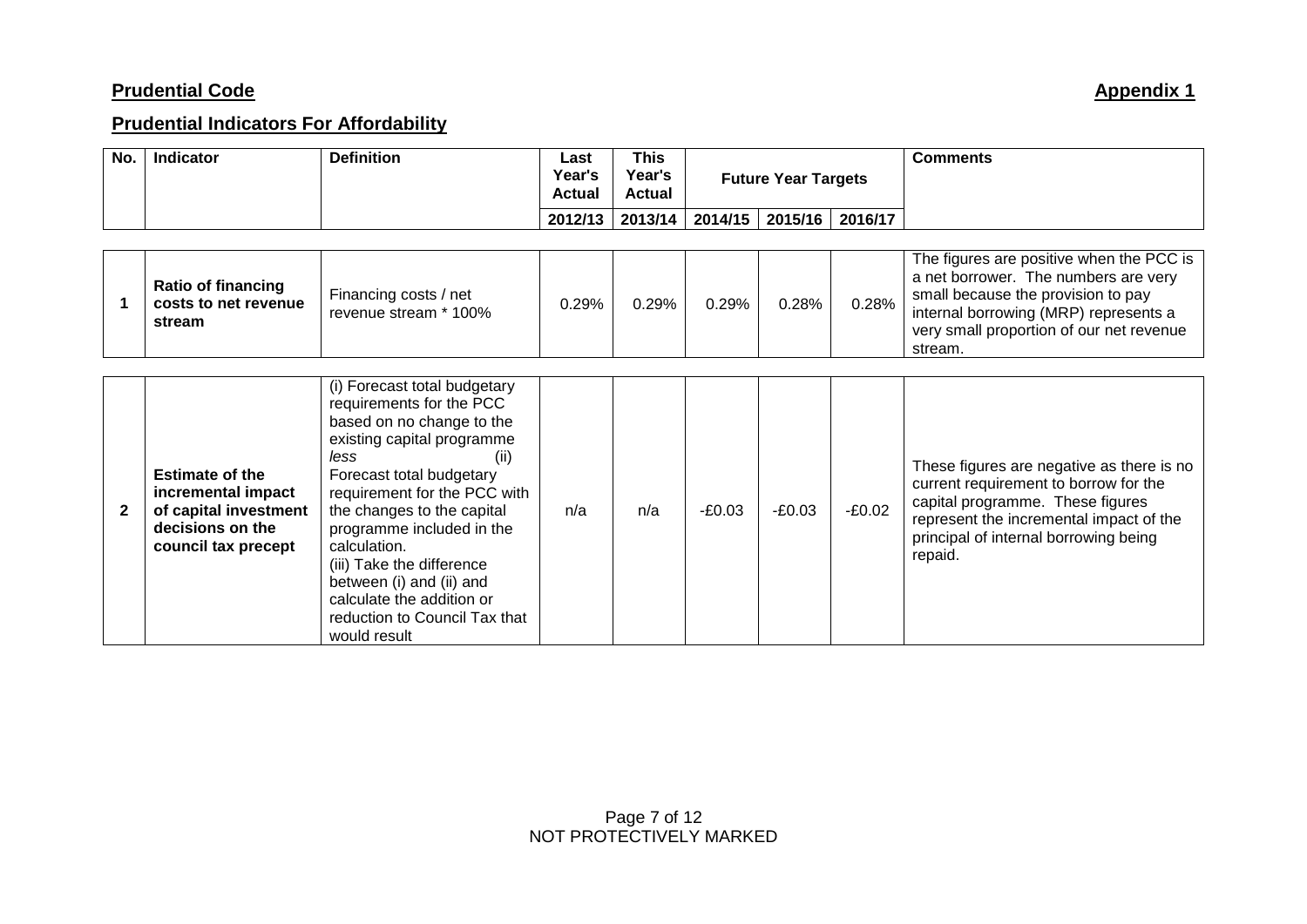# **Prudential Indicators For Prudence**

| No. | Indicator                                                                           | <b>Definition</b>                                                                                                                                                                                                                                                   | Last<br>Year's<br><b>Actual</b> | <b>This</b><br>Year's<br><b>Actual</b> |                  | <b>Future Year Targets</b> | <b>Comments</b>  |                                                                                                                                                                                          |
|-----|-------------------------------------------------------------------------------------|---------------------------------------------------------------------------------------------------------------------------------------------------------------------------------------------------------------------------------------------------------------------|---------------------------------|----------------------------------------|------------------|----------------------------|------------------|------------------------------------------------------------------------------------------------------------------------------------------------------------------------------------------|
|     |                                                                                     |                                                                                                                                                                                                                                                                     | 2012/13<br>£'000                | 2013/14<br>£'000                       | 2014/15<br>£'000 | 2015/16<br>£'000           | 2016/17<br>£'000 |                                                                                                                                                                                          |
| 1   | <b>Borrowing</b><br>and the<br>capital<br>financing<br>requirement                  | An authority must ensure that external borrowing does<br>not, except in the short term, exceed the capital<br>financing requirement in the preceding year plus the<br>estimates of any capital financing requirement for the<br>current and next 2 financial years. |                                 | ✓                                      | ✓                | ✓                          | ✓                | It will not be<br>necessary to<br>finance 2014/15<br>capital programme<br>from borrowing as<br>there are available<br>capital resources<br>to fully finance the<br>capital<br>programme. |
|     |                                                                                     | Investments                                                                                                                                                                                                                                                         | $-8,537$                        | $-26,483$                              | $-25,132$        | $-25,986$                  | $-21,370$        | (a)                                                                                                                                                                                      |
|     |                                                                                     | <b>External borrowing</b>                                                                                                                                                                                                                                           | 0                               | 0                                      | 0                | 0                          | 0                | (b)                                                                                                                                                                                      |
|     |                                                                                     | $-8,537$                                                                                                                                                                                                                                                            | $-26,483$                       | $-25,132$                              | $-25,986$        | $-21,370$                  | $(a) + (b)$      |                                                                                                                                                                                          |
|     | <b>Capital Financing Requirement to be monitored against existing</b><br>borrowing. |                                                                                                                                                                                                                                                                     |                                 | 12,948                                 | 12,235           | 11,534                     | 10,845           |                                                                                                                                                                                          |
|     |                                                                                     | Is net external borrowing > total capital financing<br>requirement?                                                                                                                                                                                                 | <b>NO</b>                       | <b>NO</b>                              | <b>NO</b>        | <b>NO</b>                  | <b>NO</b>        |                                                                                                                                                                                          |
|     |                                                                                     | <b>Management action required</b>                                                                                                                                                                                                                                   | None                            | None                                   | None             | None                       | None             |                                                                                                                                                                                          |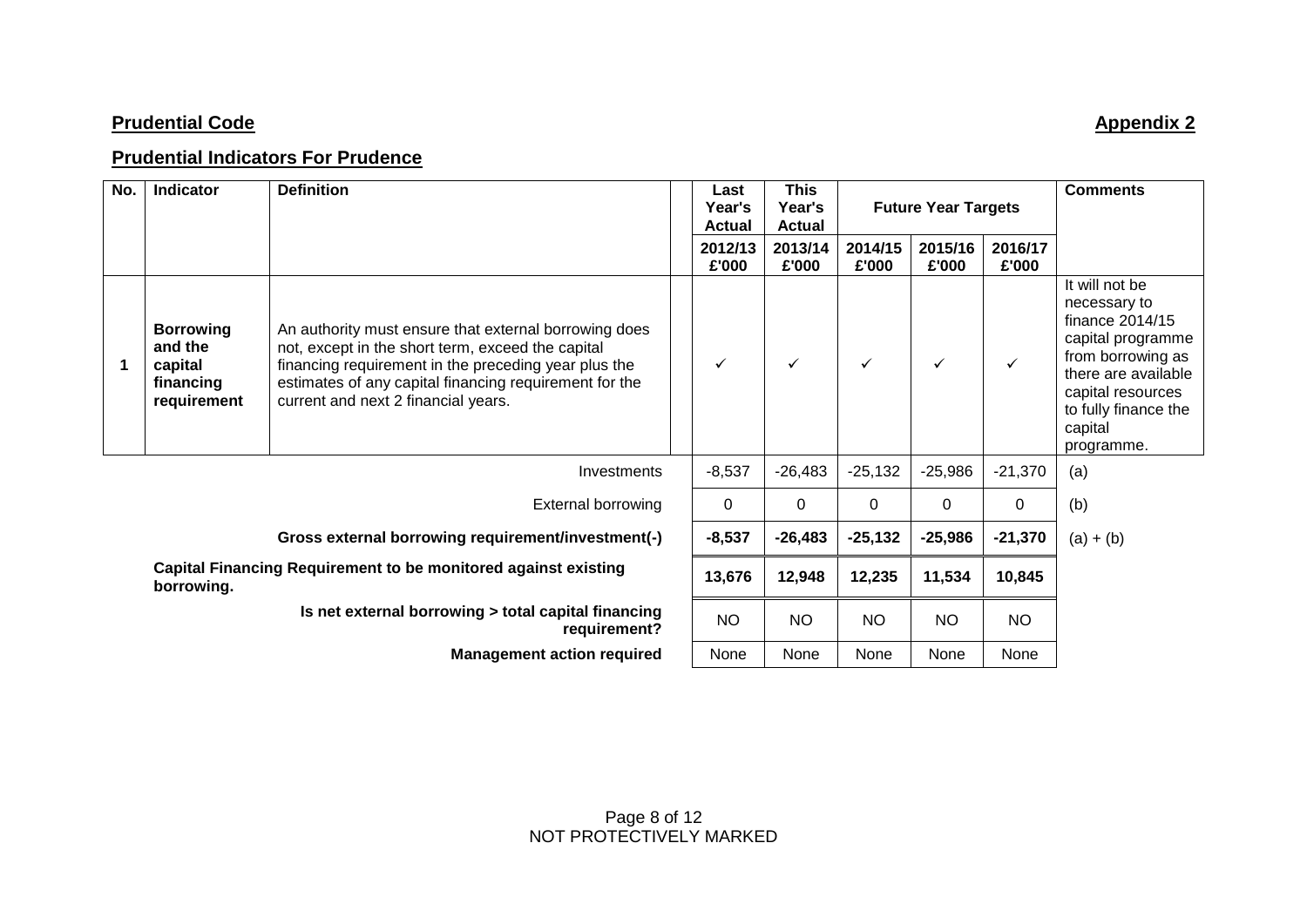## **Prudential Indicators For Capital Expenditure**

| No.          | <b>Indicator</b>                               | <b>Definition</b>                                                                                                                                                                                                                                     | Last<br>Year's<br><b>Actual</b> | This<br>Year's<br><b>Actual</b> | <b>Estimated Future Year Targets</b> |                  |                  | <b>Comments</b>                                                                                                                   |
|--------------|------------------------------------------------|-------------------------------------------------------------------------------------------------------------------------------------------------------------------------------------------------------------------------------------------------------|---------------------------------|---------------------------------|--------------------------------------|------------------|------------------|-----------------------------------------------------------------------------------------------------------------------------------|
|              |                                                |                                                                                                                                                                                                                                                       | 2012/13<br>£'000                | 2013/14<br>£'000                | 2014/15<br>£'000                     | 2015/16<br>£'000 | 2016/17<br>£'000 |                                                                                                                                   |
|              | <b>Total Capital Expenditure</b>               | Total capital expenditure<br>incurred                                                                                                                                                                                                                 | 8,249                           | 13,434                          | 8,250                                | 7,150            | 6,850            | As per the Capital Programme.                                                                                                     |
| $\mathbf{2}$ | <b>Capital Financing</b><br><b>Requirement</b> | Fixed assets, deferred<br>charges, revaluation<br>reserve, capital adjustment<br>account plus government<br>grants deferred (plus, for<br>future years, future capital<br>expenditure less usable<br>capital receipts, grants,<br>contributions etc.) | 13,676                          | 12,948                          | 12,235                               | 11,534           | 10,845           | The figures decrease as the<br>principal is being repaid and will<br>increase if the capital programme<br>is funded by borrowing. |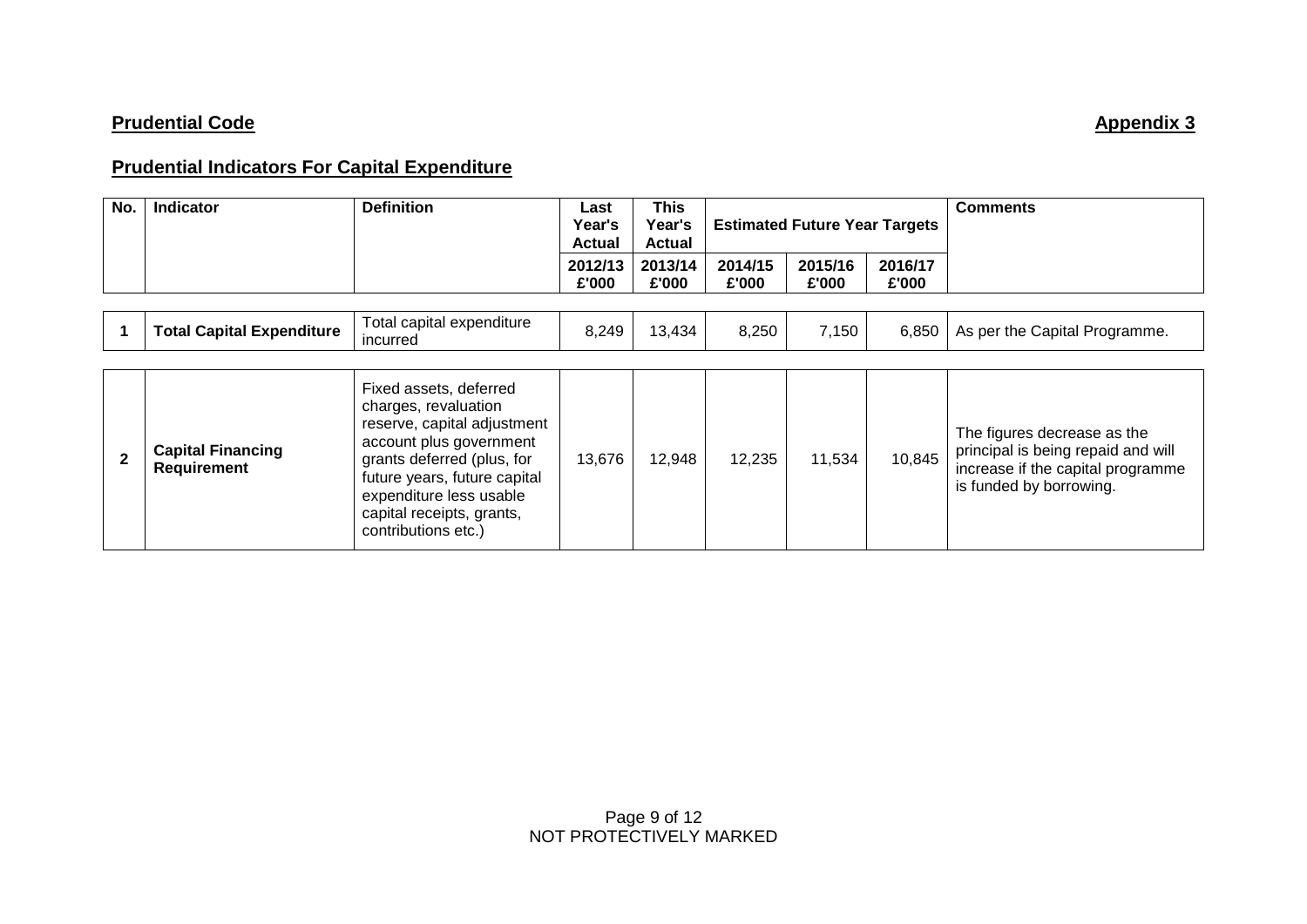## **Prudential Indicators For External Debt**

| No. | Indicator                   | <b>Definition</b>                                                                                                                              | Last<br>Year's<br><b>Actual</b> | <b>This</b><br>Year's<br><b>Actual</b> | <b>Future Year Targets</b> |                  |                  | <b>Comments</b>                                                                                                                                                                                                           |
|-----|-----------------------------|------------------------------------------------------------------------------------------------------------------------------------------------|---------------------------------|----------------------------------------|----------------------------|------------------|------------------|---------------------------------------------------------------------------------------------------------------------------------------------------------------------------------------------------------------------------|
|     |                             |                                                                                                                                                | 2012/13<br>£'000                | 2013/14<br>£'000                       | 2014/15<br>£'000           | 2015/16<br>£'000 | 2016/17<br>£'000 |                                                                                                                                                                                                                           |
|     |                             |                                                                                                                                                |                                 |                                        |                            |                  |                  |                                                                                                                                                                                                                           |
|     | <b>Authorised Limit</b>     | Authorised limit for external<br>$debt = authorised limit for$<br>borrowing + authorised limit<br>for other long term liabilities              |                                 |                                        | 15,905                     | 15,056           | 14,222           | Equals the operational boundary for<br>external borrowing plus a provision<br>of 10% to meet any potential cash<br>flow fluctuations.                                                                                     |
|     |                             |                                                                                                                                                |                                 |                                        |                            |                  |                  |                                                                                                                                                                                                                           |
| 2   | <b>Operational Boundary</b> | Operational boundary for<br>external debt = operational<br>boundary for borrowing +<br>operational boundary for<br>other long term liabilities |                                 |                                        | 14,459                     | 13,687           | 12,929           | The operational boundary provides<br>sufficient latitude to borrow<br>externally to fund the entire capital<br>programme in the event that none<br>of the anticipated capital grants or<br>capital receipts are received. |
|     |                             |                                                                                                                                                |                                 |                                        |                            |                  |                  |                                                                                                                                                                                                                           |
| 3   | <b>Actual External Debt</b> | Actual external debt $=$<br>actual borrowing + actual<br>other long term liabilities as<br>at 31st March each year.                            | 1,879                           | 1,879                                  |                            |                  |                  | These figures represent the<br>outstanding liability for one property<br>lease.                                                                                                                                           |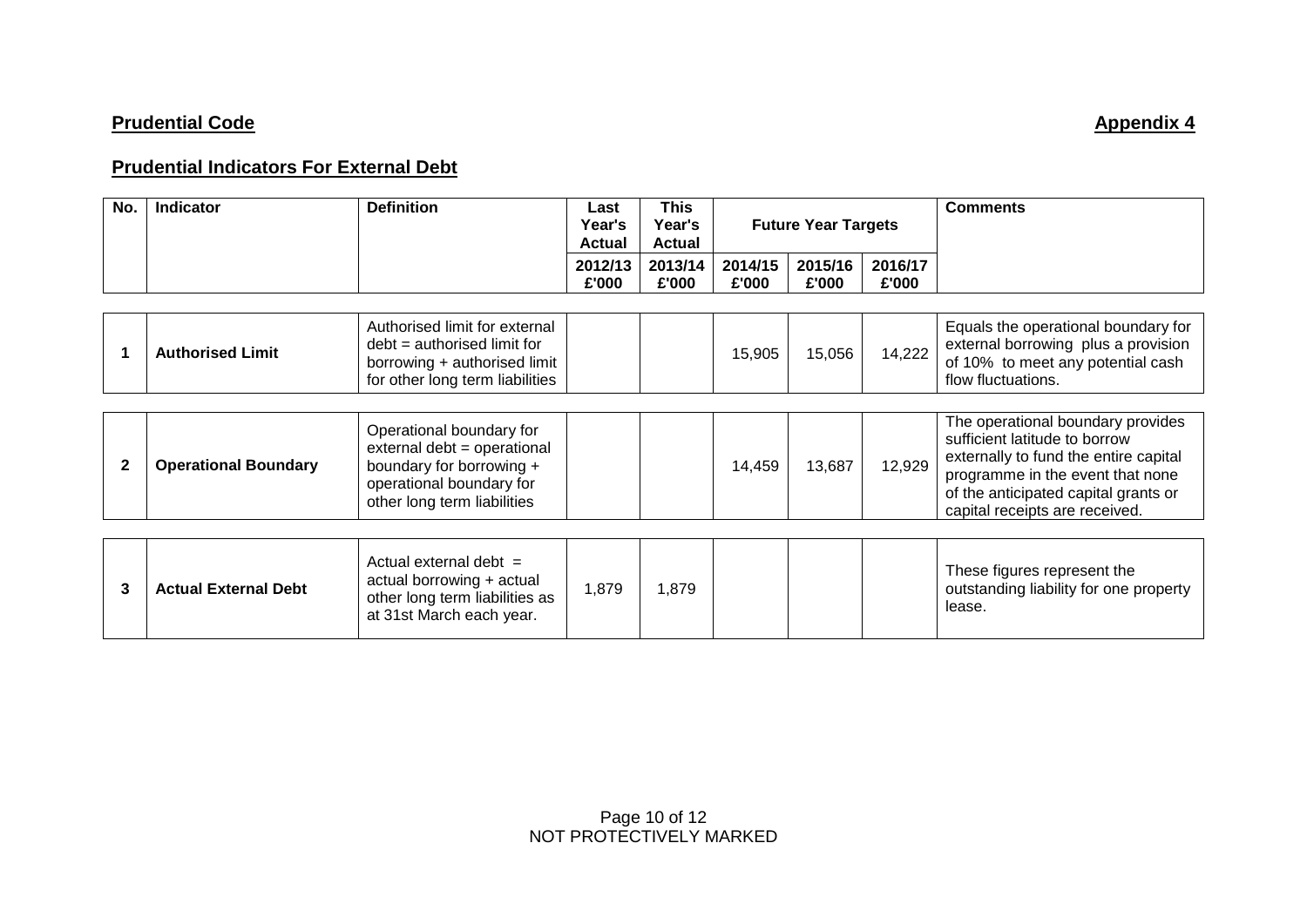## **Prudential Code**

# **Prudential Indicators For Treasury Management Appendix 5A Appendix 5A**

| No. | <b>Indicator</b> | <b>Definition</b> | ∟ast<br>Year's<br>Actual | This<br>Year's<br>Actual | <b>Future Years Targets</b> |         |         | <b>Comments</b> |
|-----|------------------|-------------------|--------------------------|--------------------------|-----------------------------|---------|---------|-----------------|
|     |                  |                   | 2012/13                  | 2013/14                  | 2014/15                     | 2015/16 | 2016/17 |                 |

|  | <b>Treasury Management</b> | The PCC must adopt the<br><b>CIPFA Code of Practice</b><br>For Treasury Management<br>in the Public Services | YES | <b>YES</b> | YES. | YES | <b>YES</b> |  |
|--|----------------------------|--------------------------------------------------------------------------------------------------------------|-----|------------|------|-----|------------|--|
|--|----------------------------|--------------------------------------------------------------------------------------------------------------|-----|------------|------|-----|------------|--|